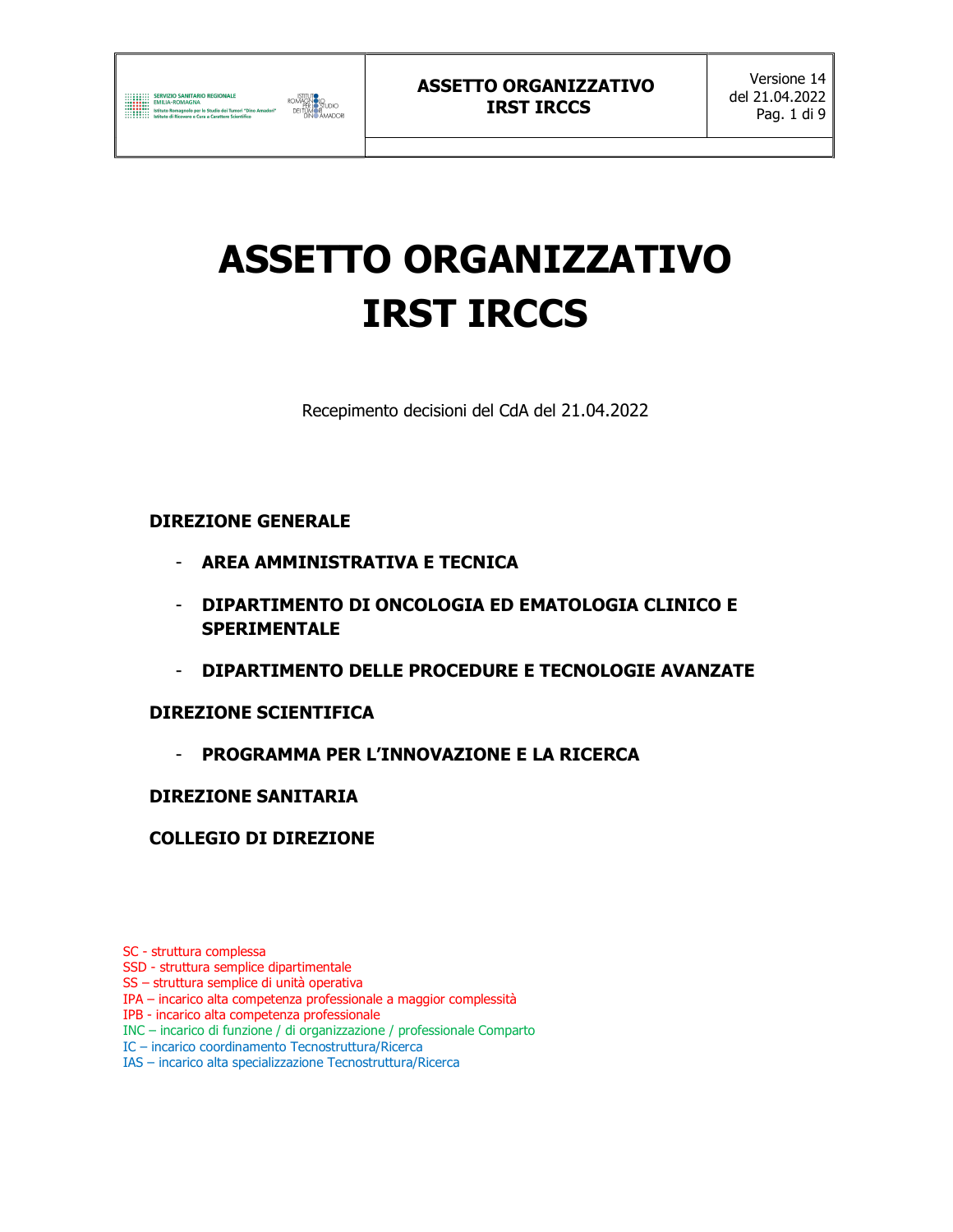

## ASSETTO ORGANIZZATIVO IRST IRCCS

## DIREZIONE GENERALE

## AREE AMMINISTRATIVA E TECNICA

#### AREA PROGRAMMAZIONE FINANZIARIA

SERVIZIO BILANCIO

PROGRAMMAZIONE E CONTROLLO DI GESTIONE

 INC. COORDINAMENTO BUDGET E CONTROLLO DIREZIONALE CON BILANCIO COGE E GESTIONE CASSA

#### AREA PROVVEDITORATO E SUPPORTO AMMINISTRATIVO DIREZIONE MEDICA DI PRESIDIO OSPEDALIERO

ACQUISIZIONE BENI E SERVIZI

• INC. COORDINAMENTO PROCEDURE ACQUISTI AMBITO SERVIZI

SUPPORTO AMMINISTRATIVO DIREZIONE MEDICA DI PRESIDIO

#### AREA GIURIDICO AMMINISTRATIVA

GESTIONE RISORSE UMANE

- **INC. COORDINAMENTO ATTIVITA' CONCORSUALE**
- INC. COORDINAMENTO ATTIVITA' STIPENDI
- INC. COORDINAMENTO GESTIONE DELLA VALUTAZIONE DEL PERSONALE

AFFARI GENERALI / AFFARI LEGALI

#### AREA RISORSE STRUTTURALI, TECNOLOGICHE, INFORMATICHE E SERVIZIO TECNICO

UFFICIO TECNICO

• INC. COORDINAMENTO ATTIVITA' TECNICHE

SERVIZIO TECNOLOGIE BIOMEDICHE

**SS SERVIZIO INFORMATICO** 

- RESPONSABILE INFORMATICO REGISTRO TUMORI
- INC. COORDINAMENTO ATTIVITA' SISTEMISTICHE
- INC COORDINAMENTO DEI SERVIZI INTEGRATI GARE UFFICIO TECNICO E ACQUISTI

#### STAFF di DIREZIONE GENERALE e SANITARIA

UFFICIO RELAZIONI CON IL PUBBLICO E COMUNICAZIONE

INC COORDINAMENTO UFFICIO RELAZIONI CON IL PUBBLICO E COMUNICAZIONE

• INC. COORDINAMENTO UFFICIO STAMPA

UFFICIO QUALITA', ACCREDITAMENTO, CERTIFICAZIONE E SVILUPPO ORGANIZZATIVO INC. RESPONSABILE UFFICIO QUALITA', ACCREDITAMENTO, CERTIFICAZIONE E SVILUPPO ORGANIZZATIVO

INC. COORDINAMENTO ATTIVITA' ACCREDITAMENTO E CERTIFICAZIONE

DIRIGENTE RESPONSABILE SERVIZIO PREVENZIONE E PROTEZIONE AZIENDALE

MEDICO COMPETENTE

DATA PROTECTION OFFICER (in collaborazione con AUSL della Romagna) ESPERTO DI RADIOPROTEZIONE

ESPERTO RESPONSABILE DELLA SICUREZZA IN RISONANZA MAGNETICA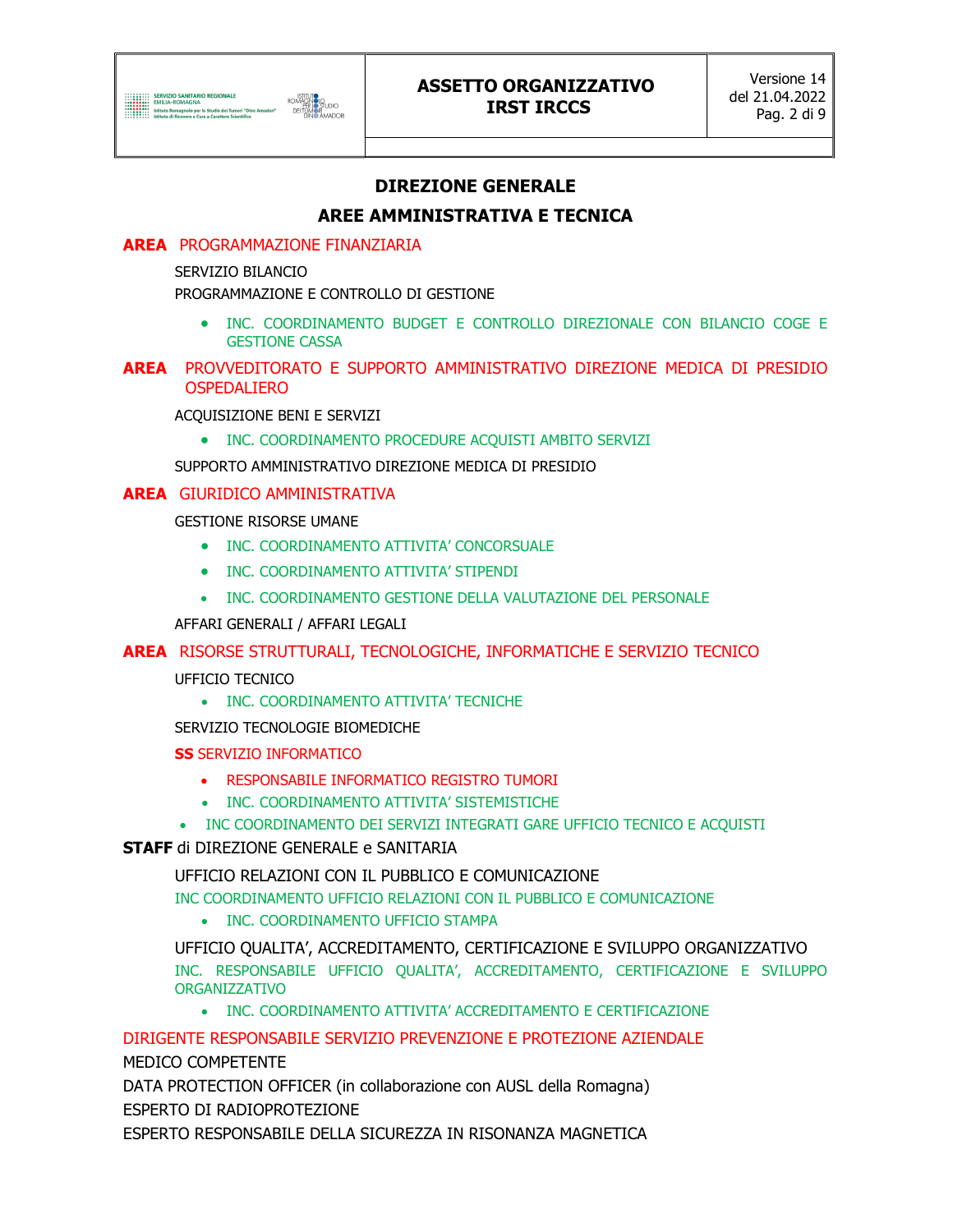

## ASSETTO ORGANIZZATIVO IRST IRCCS

## DIREZIONE SCIENTIFICA

- COMITATO TECNICO SCIENTIFICO
- COMITATO MEDICO SCIENTIFICO

## PROGRAMMA PER L'INNOVAZIONE E LA RICERCA

SC DATA UNIT – EPIDEMIOLOGIA VALUTATIVA E SVILUPPO INNOVATIVO TRASLAZIONALE - ad interim al Direttore Sanitario

- **INC. RESPONSABILE UFFICIO FLUSSI E DRG**
- IAS OUTCOME RESEARCH

#### SC UNITA' BIOSTATISTICA E SPERIMENTAZIONI CLINICHE

- IC ATTIVITA' STATISTICI/ESPERTI METODOLOGIA DELLA RICERCA
- IC ATTIVITA' STUDY COORDINATOR E MONITOR DEL CENTRO DI COORDINAMENTO
- IC ATTIVITA' STUDY COORDINATOR DEL CENTRO PARTECIPANTE

#### CLINICAL RESEARCH ORGANISATION (CRO)

#### SSD UFFICIO RICERCA, TRASFERIMENTO TECNOLOGICO E FORMAZIONE

- **.** IAS RICERCA E INNOVAZIONE: INTERNAZIONALIZZAZIONE E OPEN INNOVATION
- IAS RICERCA E INNOVAZIONE: INTERNAZIONALIZZAZIONE E TRASFERIMENTO TECNOLOGICO
- **IAS ESPERTO SISTEMA REGOLATORIO SPERIMENTAZIONI CLINICHE E FARMACI**
- IAS DIRIGENTE RESPONSABILE DELLA FORMAZIONE

#### SC EPIDEMIOLOGIA CLINICA E SPERIMENTALE

- IC REGISTRO TUMORI
- IAS EPIDEMIOLOGIA DESCRITTIVA E VALUTATIVA

#### UNITA' CLINICA DI FASE 1

IC SEGRETERIA TECNICO SCIENTIFICA DEL COMITATO ETICO

IAS MICROSCOPIA ED ELABORAZIONE DI IMMAGINI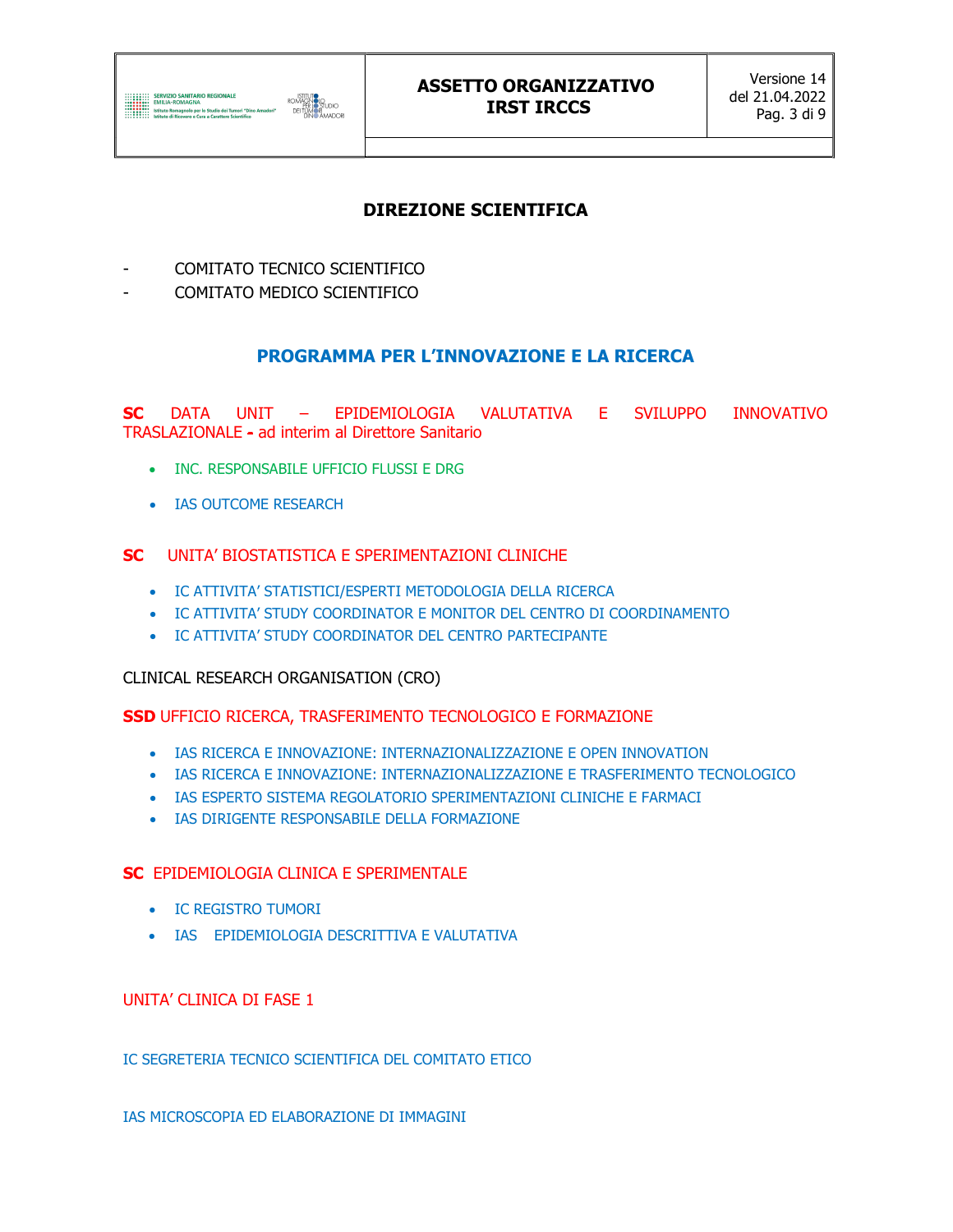

## DIREZIONE SANITARIA

## DIREZIONI TECNICHE

SC DIREZIONE DI PRESIDIO - ad interim al Direttore Sanitario

• INC. RESPONSABILE LOGISTICA

#### SC DIREZIONE INFERMIERISTICA E TECNICA

- INC. RESPONSABILE INFERMIERISTICO GESTIONE PROCESSI TRASVERSALI DIT
- INC. REFERENTE FUNZIONE RICERCA E SUPPORTO AL GOVERNO ASSISTENZIALE E RISK MANAGEMENT
- INC. COORDINAMENTO INFERMIERISTICO DEGENZA ONCOLOGIA E RADIOMETABOLICA
- INC. COORDINAMENTO INFERMIERISTICO DH/DSA E AREE AMBULATORIALI
- INC. COORDINAMENTO TECNICO RADIOTERAPIA E MEDICINA NUCLEARE MELDOLA
- INC. COORDINAMENTO TECNICO DIAGNOSTICA PER IMMAGINI
- INC. COORDINAMENTO ATTIVITA' TECNICHE SANITARIE RADIOTERAPIA, BRACHITERAPIA E ONCODERMATOLOGIA RAVENNA
- **INC. COORDINAMENTO TECNICO FISICA SANITARIA**
- INC. COORDINAMENTO FARMACIA ONCOLOGICA
- INC. LAB MANAGER
- INC. RESPONSABILE DEI PROCESSI TRASVERSALI LABORATORIO BIOLOGICO
- INC. PROF.LE INFERMIERE SPECIALIST GRUPPO MAMMELLA
- INC. PROF.LE INFERMIERE SPECIALIST GRUPPO URO-GINECOLOGICO
- INC. PROF.LE INFERMIERE SPECIALIST\_GRUPPO URO-GINECOLOGICO MAMMELLA (INTEGRATIVO)
- INC. PROF.LE INFERMIERE SPECIALIST GRUPPO GASTROENTERICO MELDOLA
- INC. PROF.LE INFERMIERE SPECIALIST GRUPPO GASTROENTERICO-UROGINECOLOGICO MELDOLA (INTEGRATIVO)
- INC. PROF.LE INFERMIERE SPECIALIST GRUPPO CDO/IMMUNOTERAPIA
- INC. PROF.LE INFERMIERE SPECIALIST GRUPPO TORACICO
- INC. PROF.LE INFERMIERE SPECIALIST GRUPPO EMATOLOGIA MELDOLA
- INC. PROF.LE INFERMIERE SPECIALIST GRUPPO EMATOLOGIA MELDOLA
- INC. PROF.LE INFERMIERE SPECIALIST GRUPPO EMATOLOGIA CESENA
- **. INC. PROF.LE INFERMIERE SPECIALIST GRUPPO EMATOLOGIA CESENA**
- INC. PROF.LE INFERMIERE SPECIALIST GRUPPO GASTROENTERICO CESENA
- INC. PROF.LE INFERMIERE SPECIALIST URO-GINECOLOGICO CESENA (INTEGRATIVO)
- INC. PROF.LE INFERMIERE PICC LEADER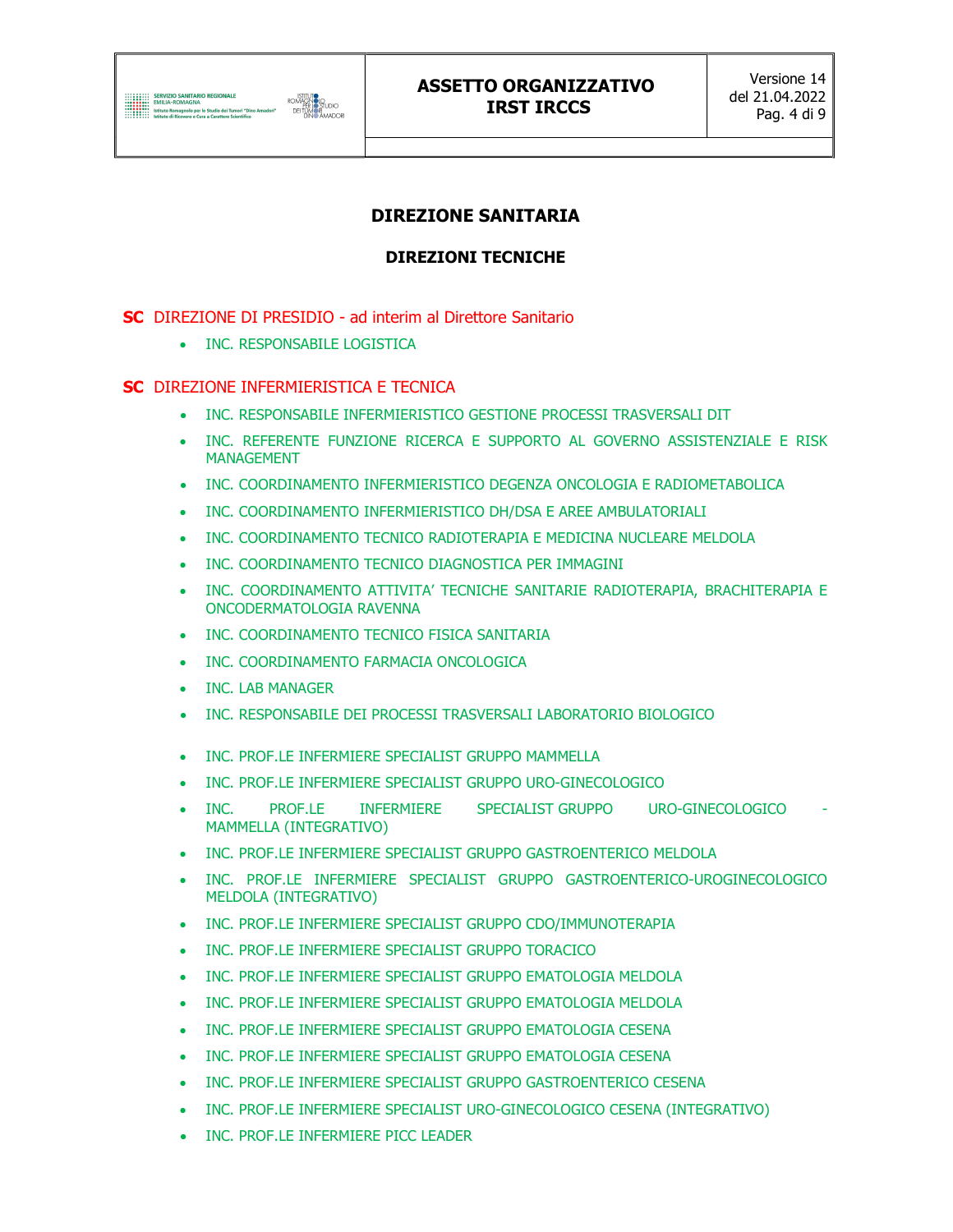

- INC. PROF.LE INFERMIERE CASE MANAGER DEGENZA ONCOLOGICA MELDOLA
- INC. PROF.LE INFERMIERE CASE MANAGER DH/DSA CESENA
- INC. PROF.LE INFERMIERE CASE MANAGER CURE PALLIATIVE E RICERCA
- INC. PROF.LE INFERMIERE RESPONSABILE STUDI DI FASE 1
- INC. PROF.LE INFERMIERE RESPONSABILE STUDI DI FASE 1
- INC. PROF.LE INFERMIERE DI RICERCA
- INC. PROF.LE INFERMIERE ESPERTO DI WOUND CARE
- INC. PROF.LE TSRM ESPERTO IN RISK MANAGEMENT

#### SC DIREZIONE FARMACIA

- SS LABORATORIO FARMACIA ONCOLOGICA
- **SS** RADIOFARMACIA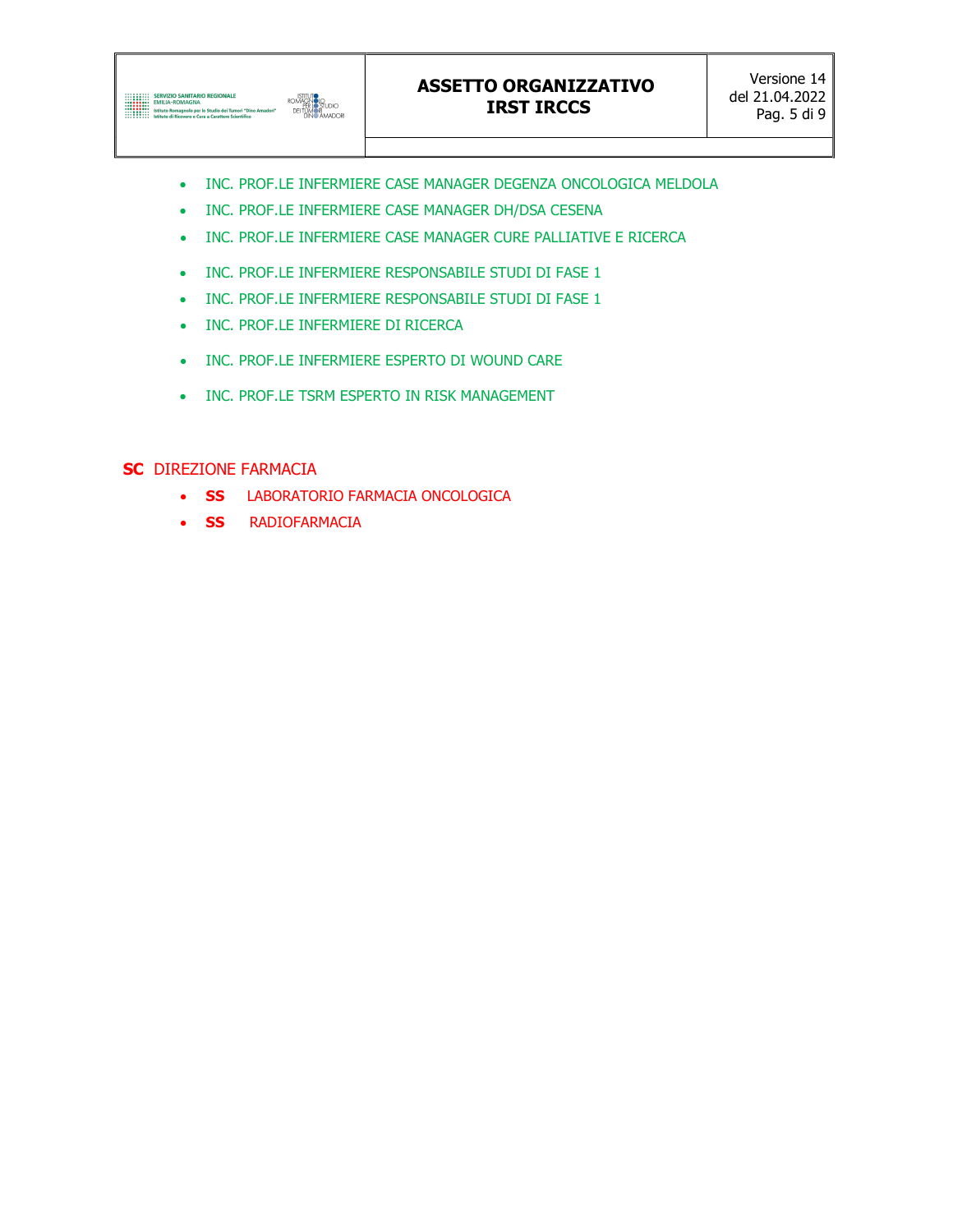

## DIPARTIMENTO DI ONCOLOGIA ED EMATOLOGIA CLINICA E SPERIMENTALE

#### SC LABORATORIO DI BIOSCIENZE

- SS DIAGNOSTICA MOLECOLARE AVANZATA E PREDITTIVA (SOMATICA, GERMINALE, EMATOLOGICA)
- SS RADIOBIOMICS AND DRUG DISCOVERY UNIT
- IC NANOBIOMICS AND LIQUID NICHE
- IC GEROBIOMICS AND EXPOSOMICS
- IC OSTEO ONCOLOGIA
- IC IMMUNO-HEMATOLOGY
- IC TRANSLATIONAL ONCOLOGY

SC ONCOLOGIA MEDICA MELDOLA – FORLI' - CESENA (ANESTESIA, CARDIOLOGIA ONCOLOGICA)

• **SS** DH AMB. ONCOLOGIA MELDOLA - FORLI' - CESENA

SSD GRUPPO DI PATOLOGIA GASTROENTERICO - ad interim al Direttore SC Oncologia Medica

SC ONCOLOGIA CLINICA E SPERIMENTALE DI TERAPIE INNOVATIVE ED ALTE DOSI

- IPB RICERCA TRASLAZIONALE "TUMORI GENITOURINARI E TERAPIE ALTA DENSITA' DI DOSE (GU-HDD)"
- IPB RICERCA TRASLAZIONALE NEL CARCINOMA MAMMARIO
- IPB AGOPUNTURA NEL CARCINOMA MAMMARIO

SC ONCOLOGIA CLINICA E SPERIMENTALE DI IMMUNOTERAPIA E TUMORI RARI

- IPA RICERCA CLINICA E TRASLAZIONALE NEL MELANOMA
- IC LABORATORIO TERAPIA CELLULARE SOMATICA
- IAS RESPONSABILE DELLA PRODUZIONE DELLA CELL FACTORY
- IAS CONTROLLO QUALITA' TERAPIA CELLULARE SOMATICA
- IAS CENTRO RISORSE BIOLOGICHE

#### SSD EMATOLOGIA E TRAPIANTI CSE

- IPB DIAGNOSI E TERAPIA DELLE SINDROMI MIELOPROLIFERATIVE CRONICHE
- IPA GESTIONE CLINICA TRAPIANTO CSE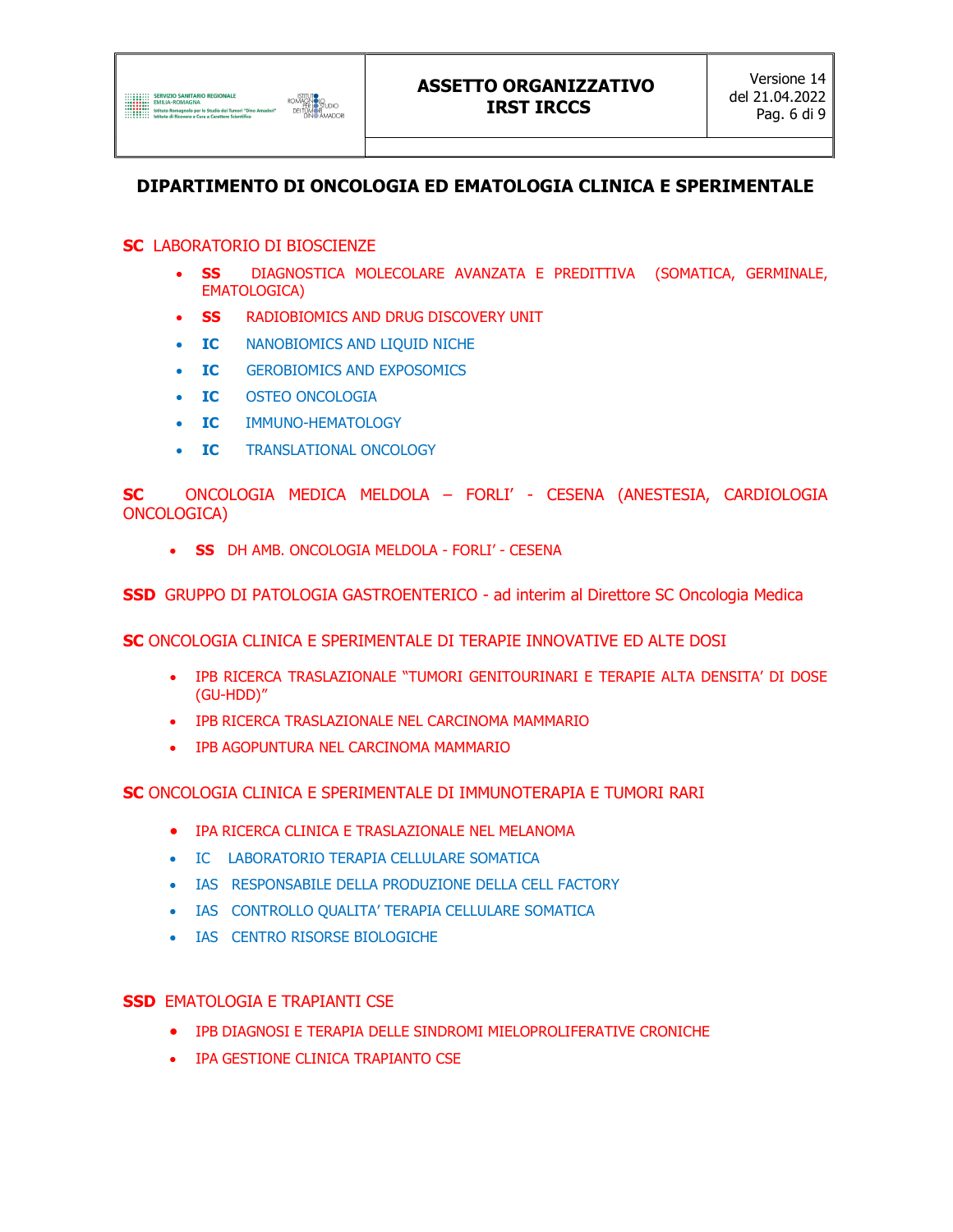#### SSD GRUPPO DI PATOLOGIA TORACICA

- IPB REFERENTE PATOLOGIA POLMONE CESENA
- SSD SKIN CANCER in Convenzione con Università di Parma
- SSD CURE PALLIATIVE, TERAPIA DEL DOLORE E MEDICINA INTEGRATIVA
	- IPA PSICO-ONCOLOGIA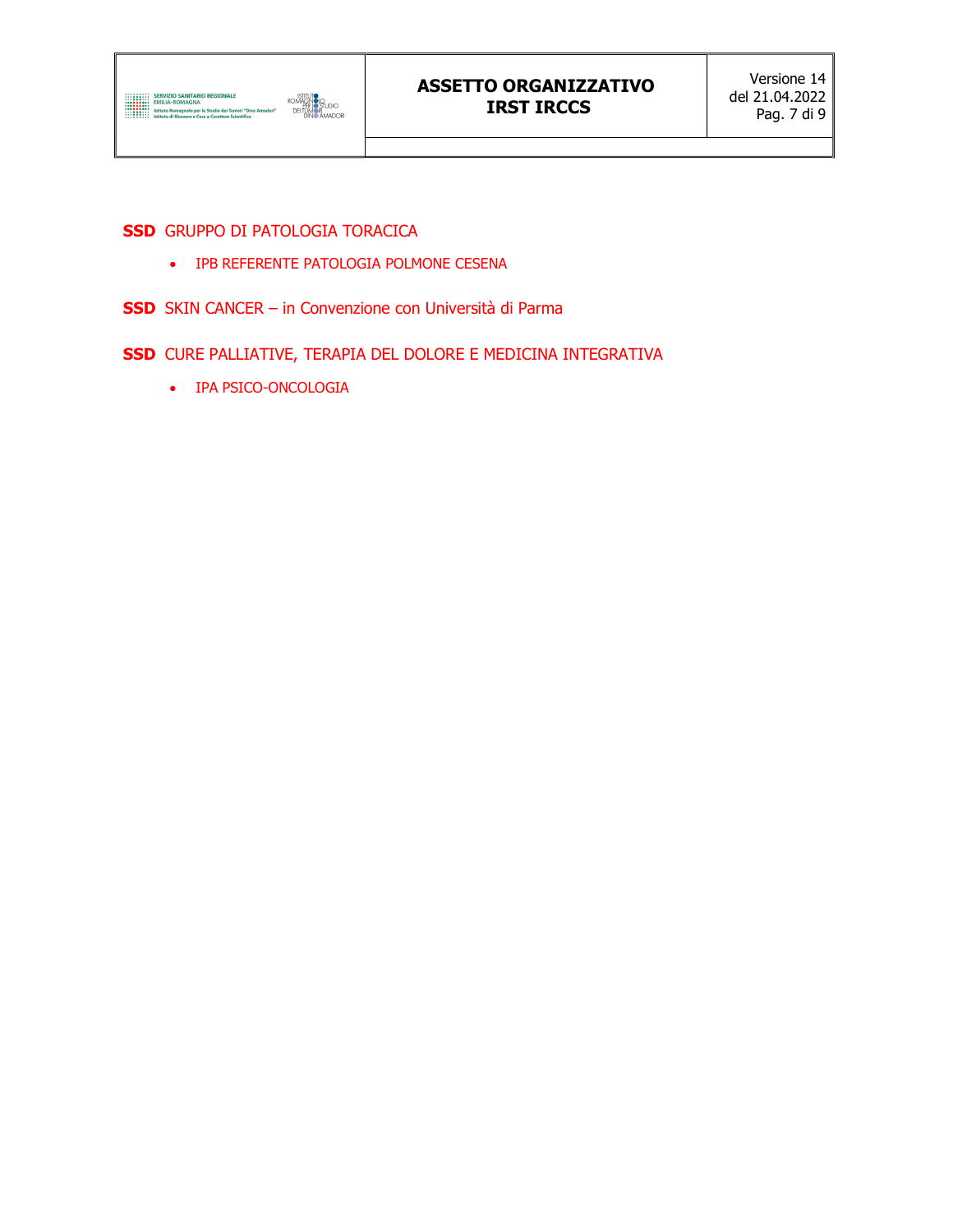

## ASSETTO ORGANIZZATIVO IRST IRCCS

## DIPARTIMENTO DELLE PROCEDURE E TECNOLOGIE AVANZATE

#### **SC** FISICA SANITARIA

IPB REFERENTE RAVENNA

#### **SC** MEDICINA NUCLEARE MELDOLA

- **SS MEDICINA NUCLEARE DIAGNOSTICA MELDOLA**
- SS MEDICINA NUCLEARE TERAPIA MELDOLA

#### **SC RADIOLOGIA**

- IPB RADIOLOGIA DEL CAPO-COLLO E NEURORADIOLOGIA ONCOLOGICA
- IPB STUDI FUNZIONALI NELL'AMBITO DELL'IMAGING RADIOLOGICO

#### SC RADIOTERAPIA MELDOLA – RAVENNA

- **SS** RADIOTERAPIA MELDOLA
- **SS** RADIOTERAPIA RAVENNA
- IPA BRACHITERAPIA
- IPB RADIOTERAPIA IN UROGINECOLOGIA
- IPB RADIOTERAPIA MAMMELLA
- IPB RADIOTERAPIA POLMONE